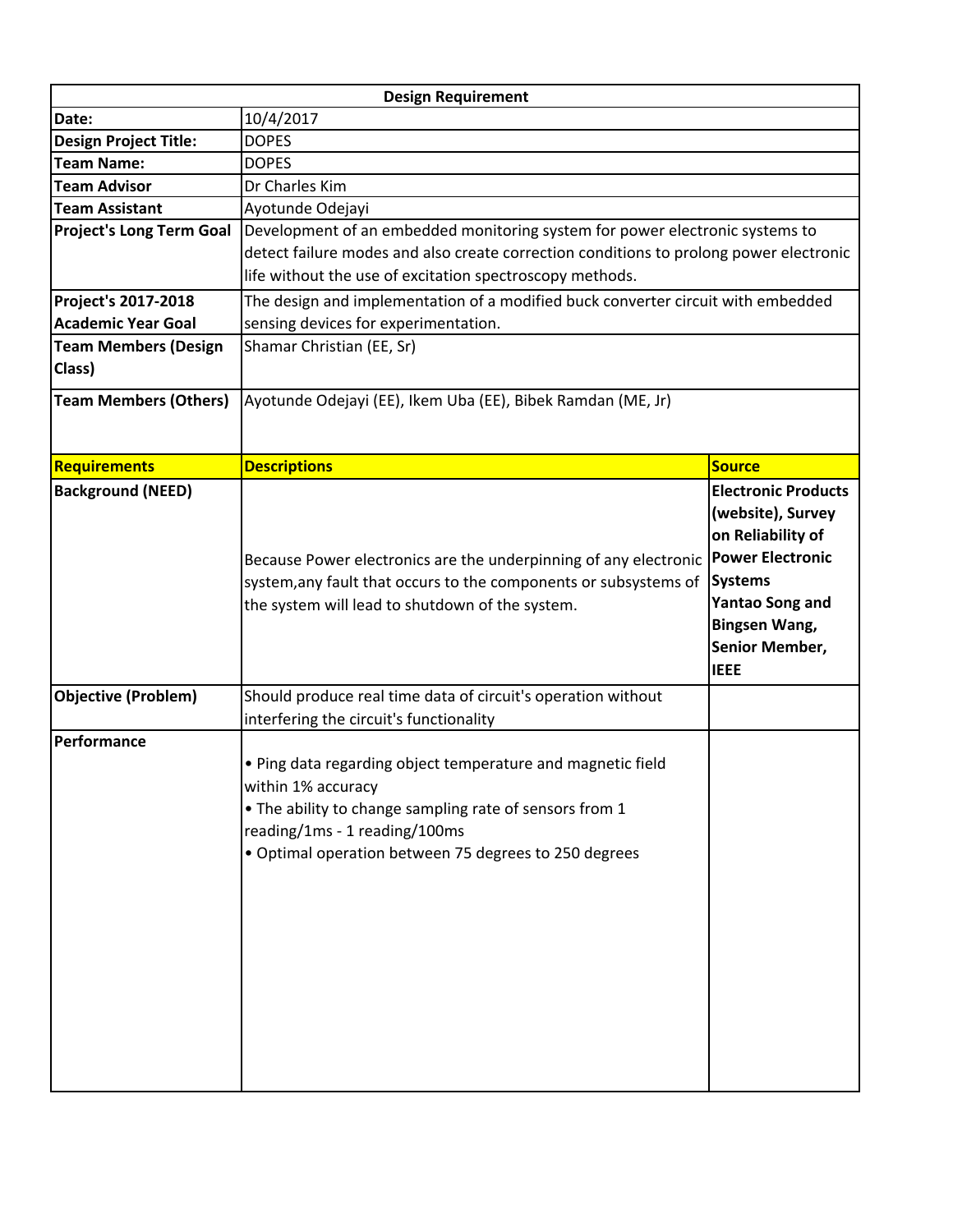| <b>Cost</b><br><b>Safety</b>                             | • Cost less than \$45 per circuit board with all sensors embedded<br>· 0\$ maintenance fees<br>· Design completed by 01/01/2018, testing by 02/01/2018<br>Safety                                                                                                               |          |
|----------------------------------------------------------|--------------------------------------------------------------------------------------------------------------------------------------------------------------------------------------------------------------------------------------------------------------------------------|----------|
|                                                          | • Fuse enabled (easily replaceable) in case of high current fault<br>• Operation between 65 degrees and 300 degrees without<br>alteration of output<br>· Output voltages between -3.3V to 3.3V                                                                                 |          |
| Compliance                                               | • FCC Part 15 Compliance<br>• IEC 61000-4-2 Compliance                                                                                                                                                                                                                         | FCC, IEC |
| Chip-<br>Computer/Impedance<br><b>Analyzer Interface</b> | The sensor circuit interface should be characterized by:<br>• Low impedance for minimal footprint on converter operation<br>• Readily manipulatable and sizable output connectors (5cm long)<br>. Well insulated against heating conditions and exposure to<br>magnetic fields |          |
| Energy, Power, and<br><b>Environment</b>                 | Ability to operate using 5V DC, 0db noise in operation, paper<br>reinforced phenolic resin with a bonded copper foil to be used as<br>PCB raw materials.                                                                                                                       |          |